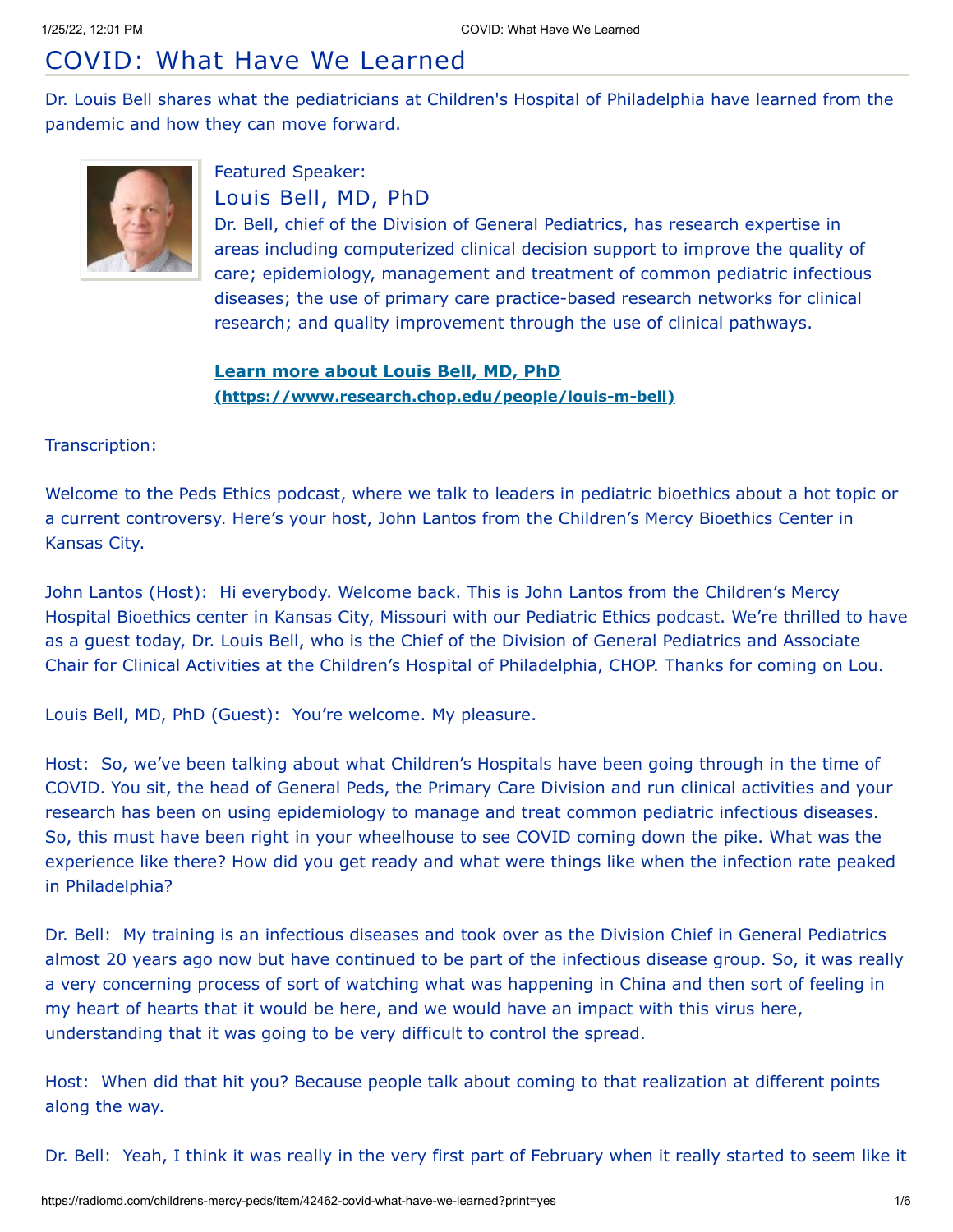### 1/25/22, 12:01 PM COVID: What Have We Learned

was going to be a problem and I had a little bit of a dilemma because I have three of my children live in California and we had planned a trip to go see them and we actually thought about whether we should cancel the trip and this was way before there even, I believe this was before there was even a case, a case that didn't have a travel component to it. and I remember thinking should we go or shouldn't we. We ultimately did go and had a really nice visit and we're actually quite thankful given what's happened that we were able to touch base with them in February. And then I think it really – I was on service – I'm a hospitalist and I was on service the first week in March and that was when it really began to impact our network. We had actually a cardiologist who had returned from foreign travel who developed COVID and actually unfortunately spread it to a patient and a family.

And so that was really a wake up call and from the moment on, I guess it was the first weekend in March, we had been at sort of full tilt. The command center opened. The infectious prevention and control group sort of consolidated - leadership consolidated and we've just been really having a daily approach to this pandemic now and getting policies out and trying to really control it. And it's been a daunting but somewhat inspiring process just to sort of really approach this. Try to use data as much as we could about the spread of this what is – it's not a magical virus, this is a respiratory virus. But it's been a challenge. I think it's a challenge because there is a lot of anxiety associated with it particularly as we watch some of the things that have unfolded in New York City for example and just the impact, the potential impact it could have if it overwhelms the healthcare systems in your regional area and I think that was what we were all concerned about with Philadelphia.

Host: Did CHOP end up getting many kids admitted with COVID?

Dr. Bell: We, very early on had two units for the COVID patients. And one was a hospitalist unit that my hospitalist group have been caring for those patients and one was in the Intensive Care Unit. And we've averaged around 10 patients divided between those two units pretty much for the last 11 or 12 weeks.

Host: So, some in the PICU and some managed on the floor.

Dr. Bell: Correct. Yeah and I guess we've had all together, we've identified about 150 patients who have come through either the Emergency Department. We are also screening all patients who are asymptomatic who come in for procedures and we've found about 1.8 to 2% of asymptomatic children who come in just for procedure or day surgery or something like that, that was essential, that had to be done, about 1.8% of those children were positive as well.

Host: So, CHOP is a very busy place with an incredibly high illness acuity. What were the biggest challenges in trying to make the turn towards pandemic preparedness there?

Dr. Bell: Well I think just making sure that we could continue to take care of the patients. We have as you suggest, and I know as in your place as well – I think we see patients with complex medical conditions who sometimes travel in a fairly wide regional way to our place and we just wanted to try to continue to be able to see them if we needed to. But I think the other component that's just been remarkable to me has been the use of the Televisits that has just throughout the surgical department, all of out primary care practices, the subspecialty, the ambulatory subspecialty practices have been really in a very short period of time started doing Televisits. Prior to COVID, we've been really focused on that and we were trying to fly that up and sort of make people comfortable with that and so over a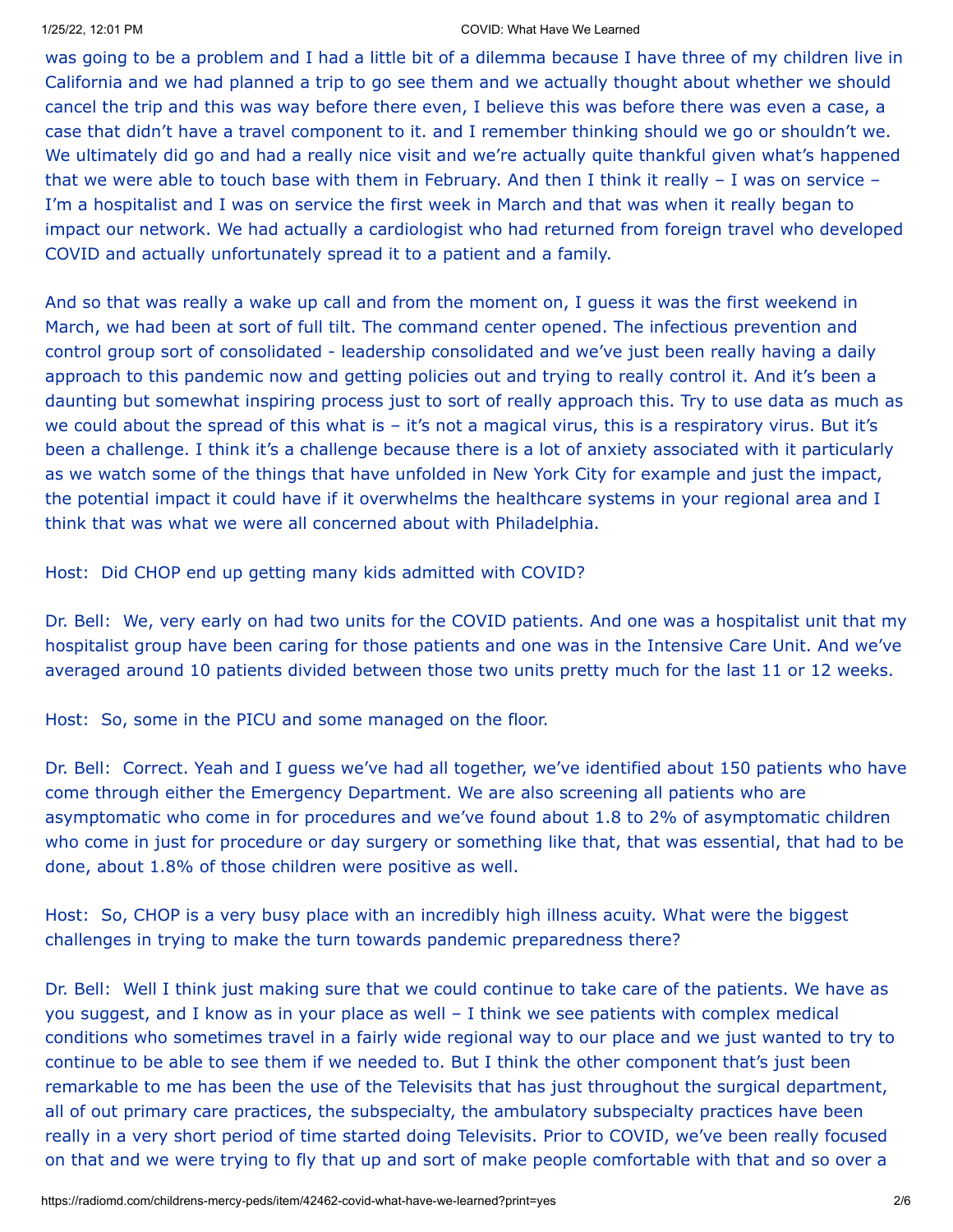year, we were able to get about 1000 Televisits done and now we're doing about 1500 Televisits a day. So, it went from really just inching along and to just total acceptance.

Host: So, you had a little infrastructure there and a few people with some experience. Was it the availability of reimbursement? Was it administrative commitment to doing this? What catalyzed the rapid change?

Dr. Bell: We did it in anticipation that potentially we would get payment. In fact, in our region, we have - the private insurance companies have agreed to pay for it through the end of June. But we are going to continue I think to push this. We're hoping and this is just my own opinion, I think the horse is sort of out of the barn at this point. And I'm hoping that the insurance carriers and Medicaid and CMS will continue to encourage us to do this.

Host: Do you think it will be a permanent change then in the way general pediatrics is practiced?

Dr. Bell: I'm hoping it will be. I've been constantly trying to find the silver lining in this historic event. And I've had – I've sort of been searching with my colleagues what their impressions are, and I've had some really interesting comments from my adolescent colleagues for example. They've found the Televisits with their adolescent patients imaging that your patient is in their own room, you can see the adolescent's artwork on the wall. You can see the instruments that they're interested in playing. My adolescent colleagues, physicians are saying that it's really been a much richer visit and they got to know the adolescent in a different way in this setting. So, that's been helpful.

The other sort of silver lining in this was that we have found that many of our primary care, the families who go to primary care and who need a subspecialty visit we're finding that the follow up of our families to their subspecialty visit is actually increased during this time with Televisits. And you can imagine the family doesn't have to take two buses with other children in tow, make their way to our main campus to our subspecialty care building, find the office and rather they are at home, the subspecialist and the family connect, and the visit occurs. So, that's another very - it's a very interesting silver lining if you will of having this improved communication. I think it's easier for some of our families who don't have access to a car or transportation. So, I think that's been – it's been really eye opening that yes, and I believe this should stay a part of our toolkit if you will to communicate and care for families in the future. And I'm hoping it will.

Host: Yeah, I mean there is some concern about the effect on doctor - patient or doctor - parent relationships but from what you're describing, it's more like making a house call. I mean, you may learn a lot more about your patients by seeing where they live.

Dr. Bell: I've been very proud of our group because we've had to for example, make sure we could have interpreter services at those Televisits. And so, we've created a system where interpreters could be on the line with the doctor and the family and facilitate a good communication. We've had to make sure that there's equity related to devices so that parents can have access and I think that's ongoing work that we need to attend to.

Host: How do you do that? Are you providing people with Hot Spots or?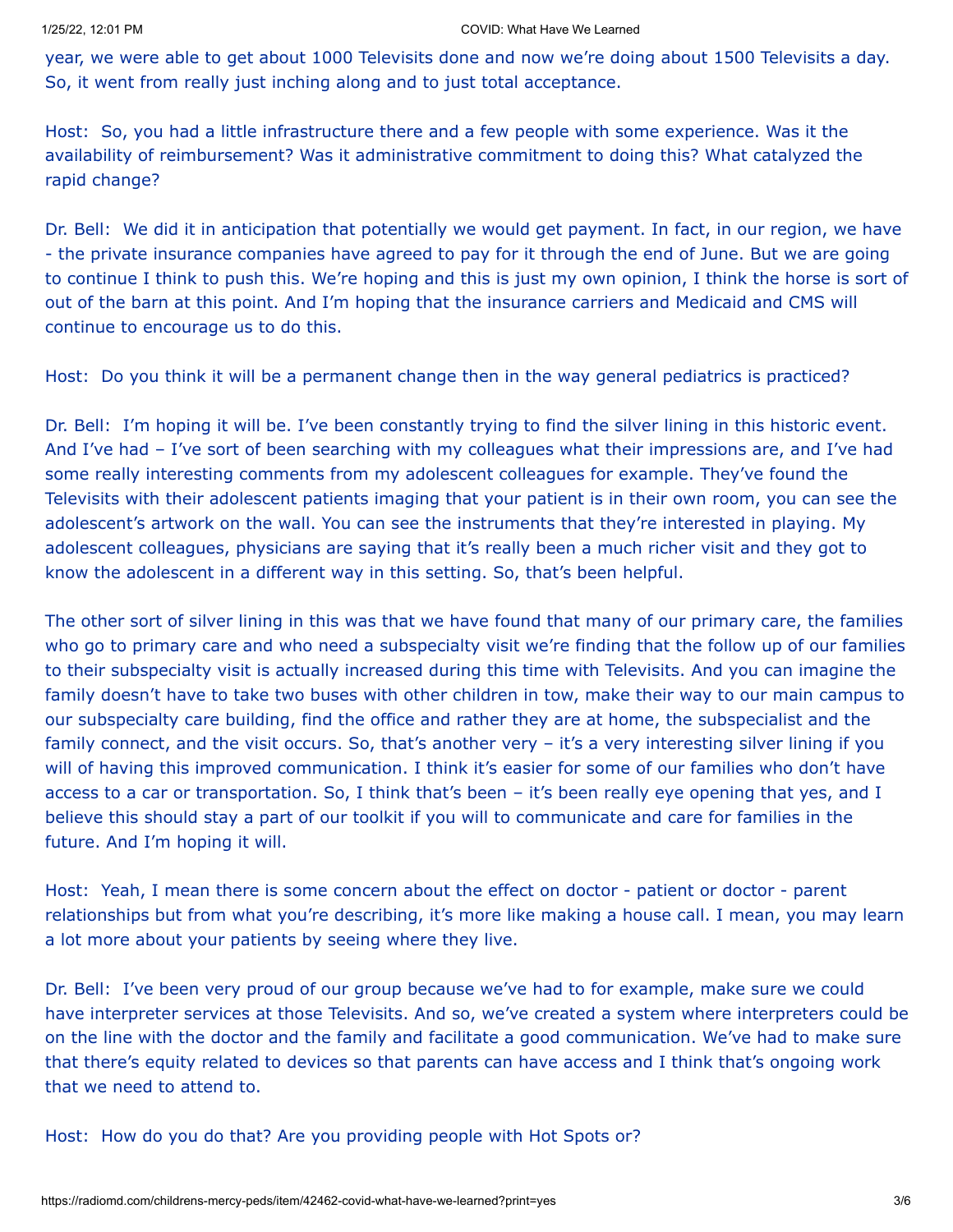### 1/25/22, 12:01 PM COVID: What Have We Learned

Dr. Bell: Philadelphia is well wired, and it's been interesting. We've found that many of our families and our urban – we have three urban practices in Philadelphia. Philadelphia is one of the most – one of the poorest large cities in the country. It has higher rates of food insecurity so there are challenges. But our patient population, our division's patient population are really in south, southwest and west Philadelphia. We care for about 85% of the kids in those catchment areas. And so we've actually found that through their phones, that most of them have smart phones and most of them will be able to participate in these visits but they have to be signed up through our electronic health system link and so, we've just been reaching out and making sure that we have uptake and people have downloaded that part of our electronic health record so that they can participate in these E-visits, but again, that's just continued work of communication with the families.

Host: Less about connectivity or even hardware and more just about using the software and the system.

Dr. Bell: Exactly. We've been surprised and the parents and the families love it. They've really been very appreciative of the effort. Now at some point, we're going to have to start seeing them again and I think the next steps are kind of reducing their anxiety a little bit about reentering the healthcare system.

Host: Yeah, let's talk about why you have to see patients at all. I mean people talk about immunizations, but you could send a van out to their community. What do people need to come in and see the doctor for, physically?

Dr. Bell: You know I think whether it's primary care or whether it's subspecialty care, I think there is a benefit to putting your hands on patients and touching them. It's sort of the privilege of the profession to be able to care for them in that way. And I think you get information from those physical exams. It gives information beyond the history and the conversation.

Host: It will be interesting to see as we move forward which visits require that physical exam and which can be done with high quality and more convenience and maybe higher patient satisfaction remotely. Tell me more about what's going on as you start to open up again. Is it mostly an issue of parents fears about coming back to the hospital or are there issues in social distancing or infection control that you are dealing with?

Dr. Bell: Well we did a survey with our families recently and thousands and thousands of surveys went out. We had a fairly good return rate and 25% of the families expressed some anxiety about returning to the healthcare system. So, I guess it wasn't quite as high as I thought it might be. I also think we've found that different cohorts of families and different cohorts particularly in the subspecialty world will have either more or less hesitancy to return and it depends a little bit on the perceived urgency by the families of care. And the care that they need. So, for example, there's a big backlog of patients in the neurology service who we wanted to come in for video EEGs and that cohort of families tends to think well, we can wait. We can wait on that. And we can – we'll see what happens but other patients who potentially have been waiting for a surgical procedure or some what more of elective surgery, I think they are very willing to come in. So, I think it depends on the condition. It depends on the family a little bit. There's another component to that too which is you can imagine as a healthcare provider, perhaps because our volumes have been much, much less than they were pre-pandemic and perhaps you've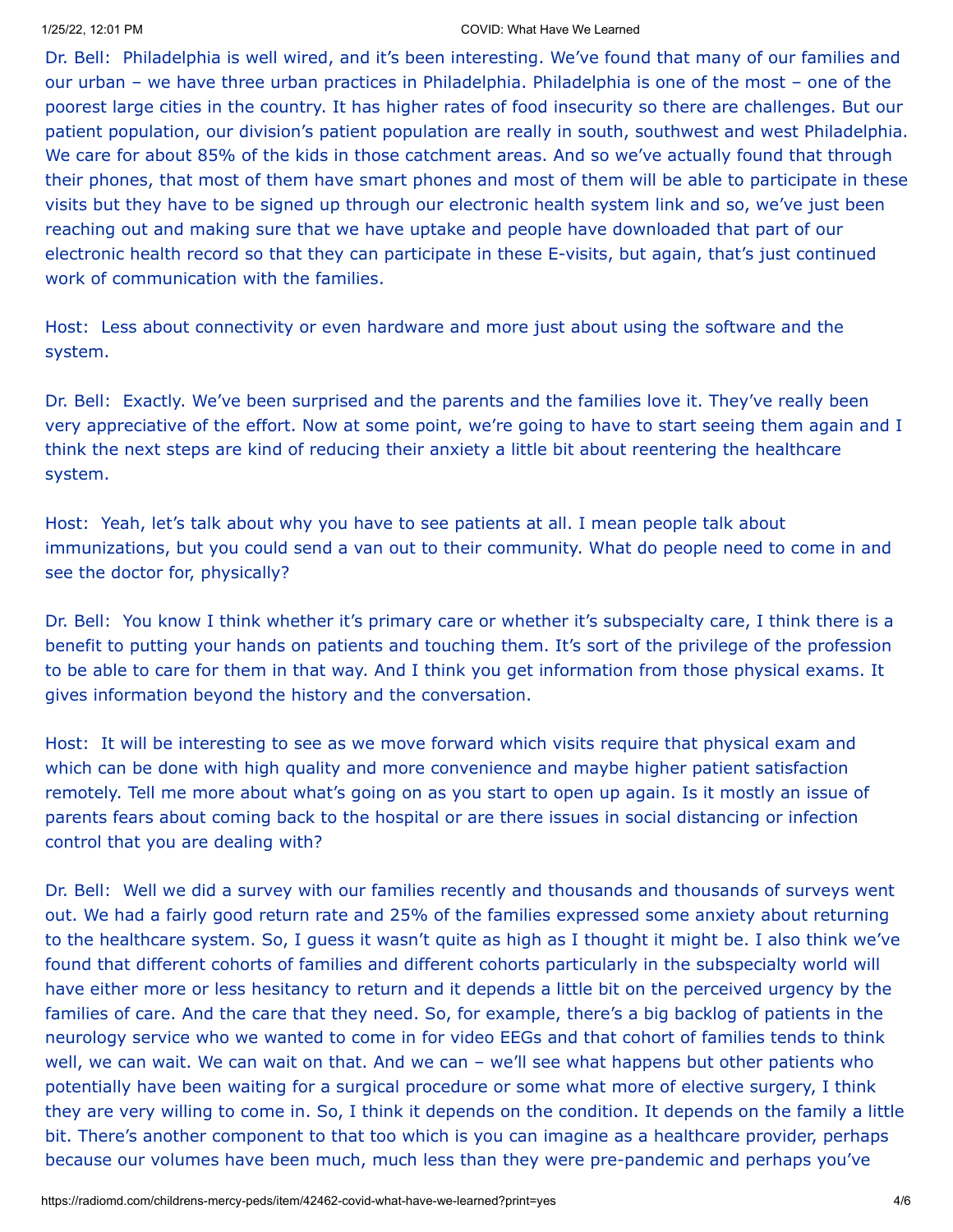been home, and you've been watching the news and you're a little hesitant to come back in terms of your own safety.

And I think that's another piece that I've been particularly involved in. I was the former head of the infection prevention and control group in the 90s, so I've been sort of called out of retirement to talk to our faculty and reassure them, provide data, provide our own experience which has been quite good. I have 20 hospitalists who have been caring for COVID positive patients for the last 12 weeks and have had no exposures in that unit that have resulted in any kind of infection. So, I think as time goes on, we're hoping to be able to reassure them. But that's another big part of this is reassuring our staff that it's – that they can sort of come back.

Host: Have there been any faculty or staff with high risk conditions who you decided to not take care of COVID patients?

Dr. Bell: Yes. We've really tried to be as flexible as possible for physicians who potentially are a little bit older or have conditions particularly pregnancy was another one and we've been able to really have those physicians do E-visits for example and Televisits. We've really tried to be flexible in that regard.

Host: So, looking back over the last three months, anything you would have done differently, opportunities missed or policies that might not have been the wisest?

Dr. Bell: Thinking back, I'm sure we could have done things a little bit better. You can always do better. We've tried to have a process to be as thoughtful as possible. I guess maybe we could have done universal masking a little bit sooner than we did. We maybe were a few days behind, if I really look critically but it's always 20-20 hindsight. I think perhaps that would have been one thing that if we'd have pulled the trigger a little bit sooner, we would have avoided some exposures if you will early on. I think that's been a big help. Doubling down on eye protection. Again, understanding with some of our experiences that the eye was a very good portal of entry for this virus. As we knew for RSV and as we know for flu, the eye is a way that you can get infected and sort of doubling down on eye protection for our staff was another thing that I think maybe we could have done a little bit earlier. But again, reacting to some of these experiences as quickly as we can, as we've learned more and more about this virus. I wish we had more data about it. Because that's the other thing. It's thwarting anxiety. It's just hard.

Host: Any thoughts on what things are going to look like next fall?

Dr. Bell: I'm sort of thinking about this as the pre-vaccine era and the post-vaccine era. I think we're still going to be – until we get a vaccine in everyone's arms, I think we're going to have waves of this. We'll have different spots in the country that we'll really have to attend to. We'll just have to be very nimble. I think – I was watching – I actually grew up – all my family is from Missouri. I actually was in Clinton, Missouri through age six. My grandmother's from Warsaw, Missouri. Bell Farm was in the Lake of the Ozarks area so I was interested in watching the Lake of the Ozarks Memorial Day party and when you see that, you think, we'll we probably will have a surge in this country over the next three or four months and we may have to talk a few steps back in terms of trying to control the spread.

Host: Thanks so much for taking the time here to talk to us. We've been talking to Dr. Louis Bell, Chief of the Division of General Pediatrics and Associate Chair for Clinical Activities at the Children's Hospital